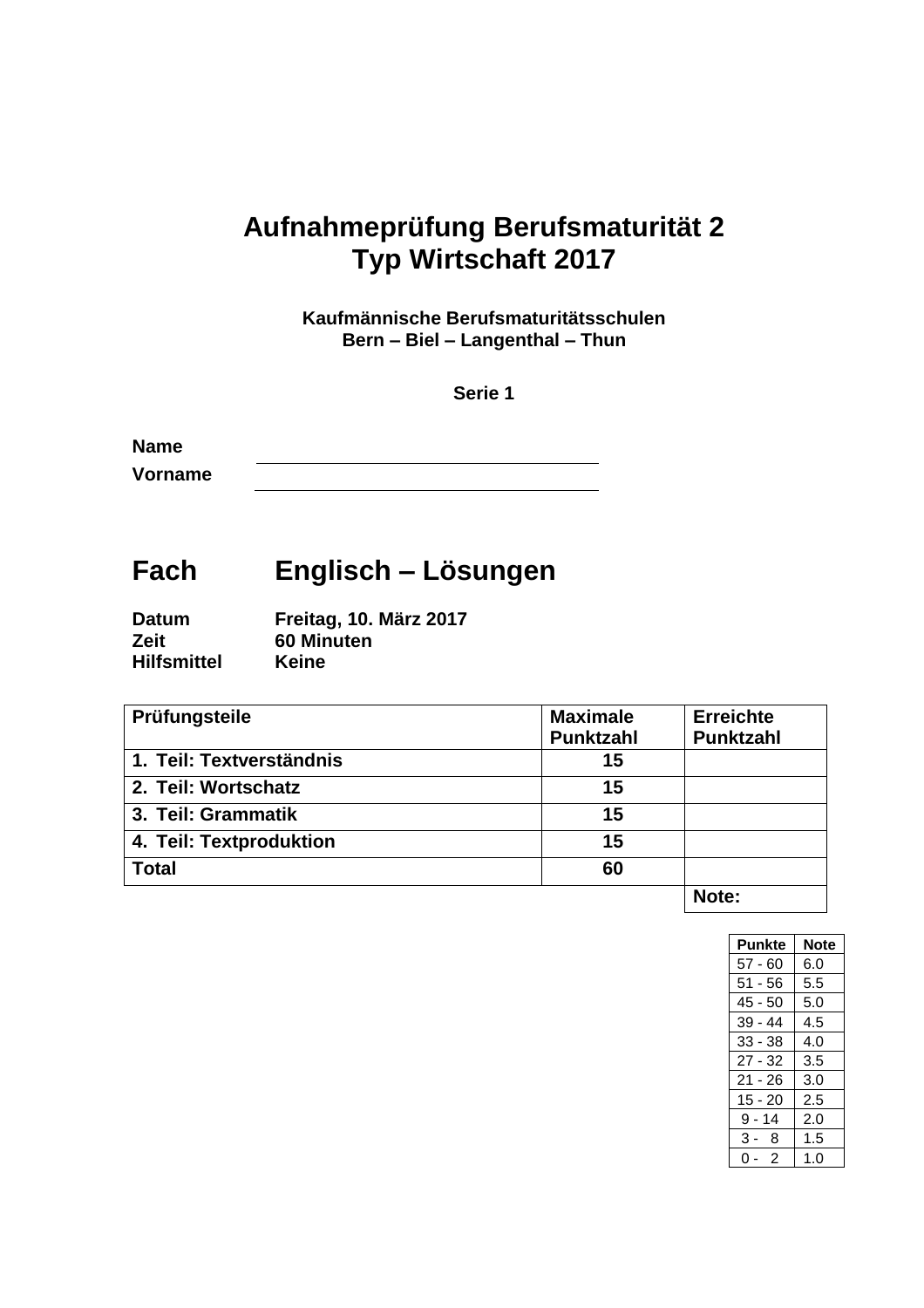# **1. Teil: Textverständnis (15 Punkte)**

| went into the same profession as other family members?           |   | A                     |
|------------------------------------------------------------------|---|-----------------------|
| grew up in the countryside?                                      |   | $\overline{\text{C}}$ |
| has parents who are impressed by their child's achievement?      |   | $\mathsf{C}$          |
| has no brothers or sisters?                                      | 4 | D                     |
| as a child developed good relationships with adults?             |   | $\overline{A}$        |
| was made to take a serious approach to studies?                  |   | $\overline{C}$        |
| liked behaving in a wild manner?                                 |   | B                     |
| enjoyed schooldays?                                              |   | D                     |
| had parents who tried to influence the choice of profession?     | 9 | $\overline{A}$        |
| had to help with ordinary household tasks?                       |   | $\overline{C}$        |
| managed to fulfil her/his childhood dreams?                      |   | B                     |
| did not feel at ease in the society where she/he was brought up? |   | D                     |
| as a teenager didn't pay attention at school?                    |   | B                     |
| found some aspects of childhood experience useful in later life? |   | A                     |
| had experience of different places when growing up?              |   | A                     |

## **2. Teil: Wortschatz (15 Punkte)**

- 1. B
- 2. A
- 3. C
- 4. D
- 5. C
- 6. B
- 7. D
- 8. C
- 9. B
- 10.A
- 11.D
- 12.C 13.D
- 14.A
- 15.B